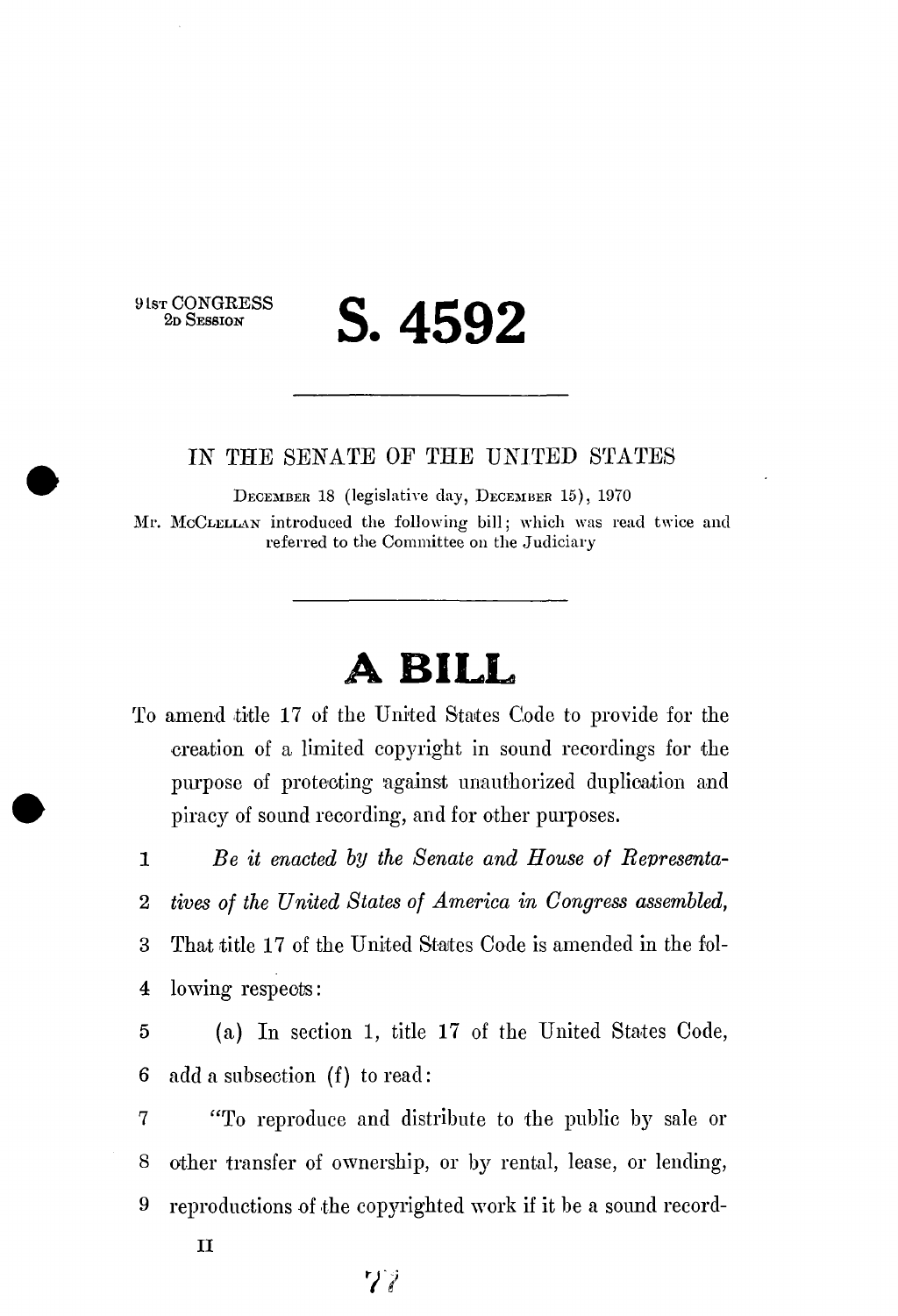1 ing: *Provided*, That the exclusive right of the owner of a 2 copyright in a sound recording to reproduce it is limited 3 to the right to duplicate the sound recording in a 'tangible 4 form that directly or indirectly recaptures the actual sounds 5 fixed in the recording: *Provided further,* That this right 6 does not extend to the making or duplication of another 7 sound recording that is an independent fixation of other 8 sounds, even though such sounds imitate or simulate those 9 in the copyrighted sound recording; or to single ephemeral 10 recordings made by transmitting organizations for their own 11 use.

12 (b) In section 5, title 17, of the United States Code, 13 add a subsection (n) to read:

14 "Sound recordings other than fixations of sound ac-15 companying a motion picture."

16 (c) In section 19, title 17, of the United States Code, 17 add the following at the end of the section: "In the case of 18 reproductions of works specified in subsection (n) of section 19 5 of this title, the notice shall consist of the symbol P (the 20 letter P in a circle), the year of first publication of the sound 21 recording, and the name of the owner of copyright in the 22 sound recording, or an abbreviation by which the name can 23 be recognized, or a generally known alternative designation of 24 the owner: *Provided,* That if the producer of the sound re-25 cording is named on the labels or containers of the reproduc-

2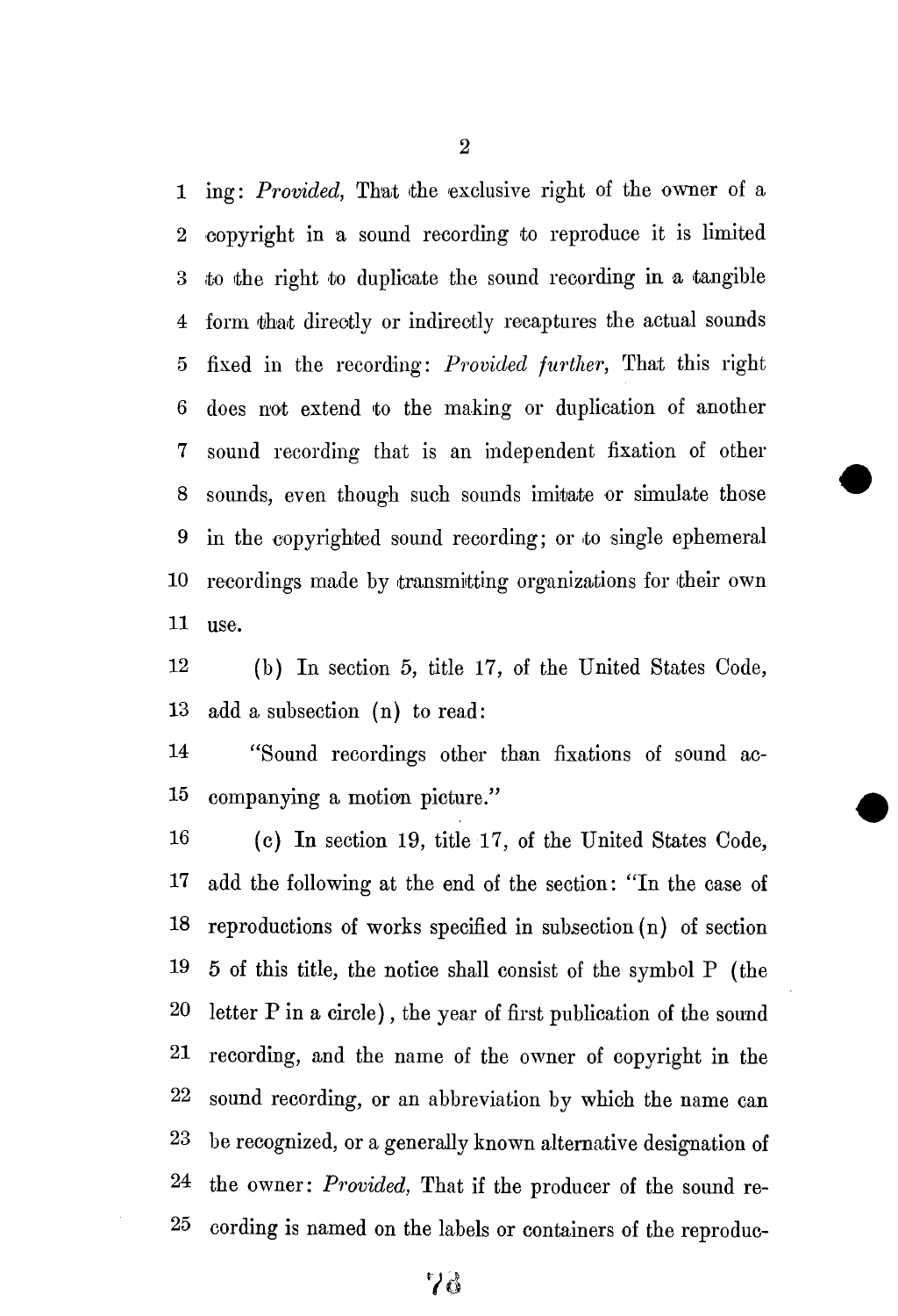1 tion, and if no other name appears in conjunction with the 2 notice, his name shall be considered a part of the notice."

3 (d) In section 20, title 17, of the United States Code, 4 amend the first sentence to read: "The notice of copyright 5 shall be applied, in the case of a book or other printed pub-6 lication, upon its title page or the page immediately follow-7 ing, or if a periodical either upon the title page or upon the 8 first page of text of each separate number or under the title 9 heading, or if a musical work either upon its title page or the 10 first page of music, or if a sound recording on the surface 11 thereof or on the label or container in such manner and loca-12 tion as to give reasonable notice of the claim of copyright."

13 (e) In section 26, title 17, of the United States Code, 14 add the following at the end of the section: "For the pur-15 poses of this section and sections 10, 11, 13, 14, 21, 101, 16 106, 109, 209, 215, but not for any other purpose, a repro-17 duction of a work described in subsection 5 (n) shall be con-18 sidered to be a copy thereof.

19 SEC. 2. This Act shall take effect three months after its 20 enactment. The provisions of title 17 of the United States 21 Code shall apply only to sound recordings fixed, published 22 and copyrighted on and after the effective date of this Act 23 and nothing in title 17 of the United States Code shall be 24 applied retroactively or be construed as affecting in any way 25 any rights with respect to sound recordings fixed before that 26 date.  $73$ 

3